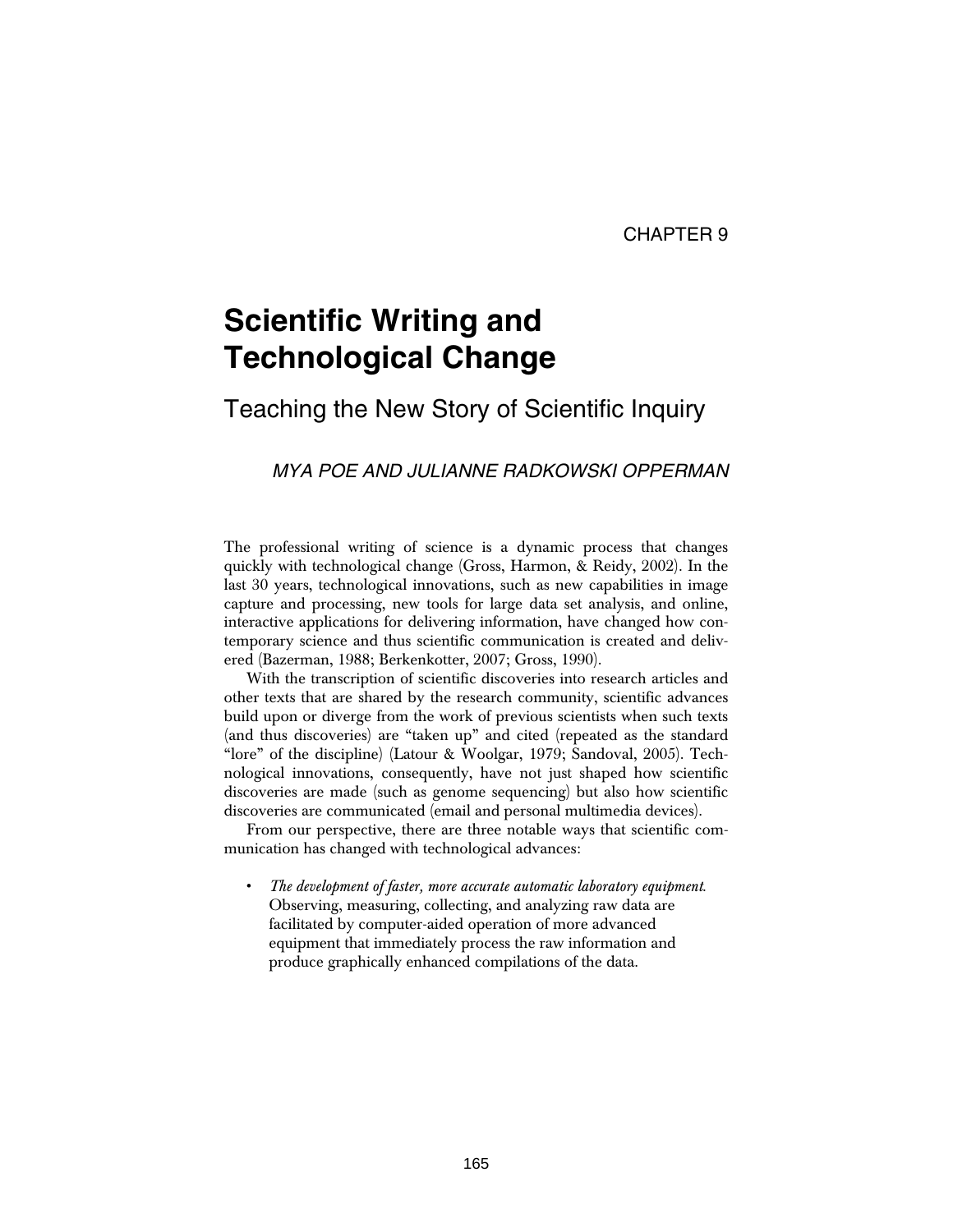- *Vast scientific publication databases*. Prior to the 1980s, a research project's literature search would require access to a science library with printed journals and books; now extensive quantities of scientific publications are available online. Science Citation Index (SCI) alone includes more than 6,000 journals (Garfield, 1996).
- *Digital peer review and electronic submission of research*. Through electronic channels, results of research can be shared with individuals almost instantly. Organizations such as the National Institutes of Health now have completely electronic submissions and reviews of grant proposals, and journal editors can now submit manuscripts easily to reviewers almost anywhere in the world.

Given these new challenges brought on by technological advancement, we find that teaching scientific communication today means attending to the visual, mathematical, written, and even oral components of scientific communication in ways that allow students to critically assimilate these modalities into their own expression of scientific thought (Kress & van Leeuwen, 2001). The National Science Foundation (NSF), the National Academy of Science, and other organizations have long recognized the importance of communication education in the sciences and have encouraged changes in the way that student scientists are educated. With the emphasis on standards-based education in the United States, scientific societies have also articulated goals for the learning of scientific communication. For example, the American Association for the Advancement of Science (AAAS) Benchmarks for Science Literacy (1993) prescribe that students be able to "choose appropriate communication methods for critically analyzing data" (pp. 12D, 12E).

Our teaching experiences with technology have also reinforced our belief that students must learn scientific communication in the context of scientific inquiry and that scientific communication must be taught as an interactive, process-oriented approach with opportunities for revision and peer review (Bazerman & Russell, 1985). Only through immersion in the practice of science do students learn the new tools of scientific research in producing scientific genres.

In this chapter, we explain several major ways that scientific writing has changed given technological advances. We then explain how we have attempted to address these changes in our teaching of scientific writing, for Julianne at the high school level (Greely High School, Maine) and for Mya at the college level (Massachusetts Institute of Technology, Massachusetts). At each site, we incorporate technology into our teaching as we lead students through the scientific research process. In this chapter, we focus on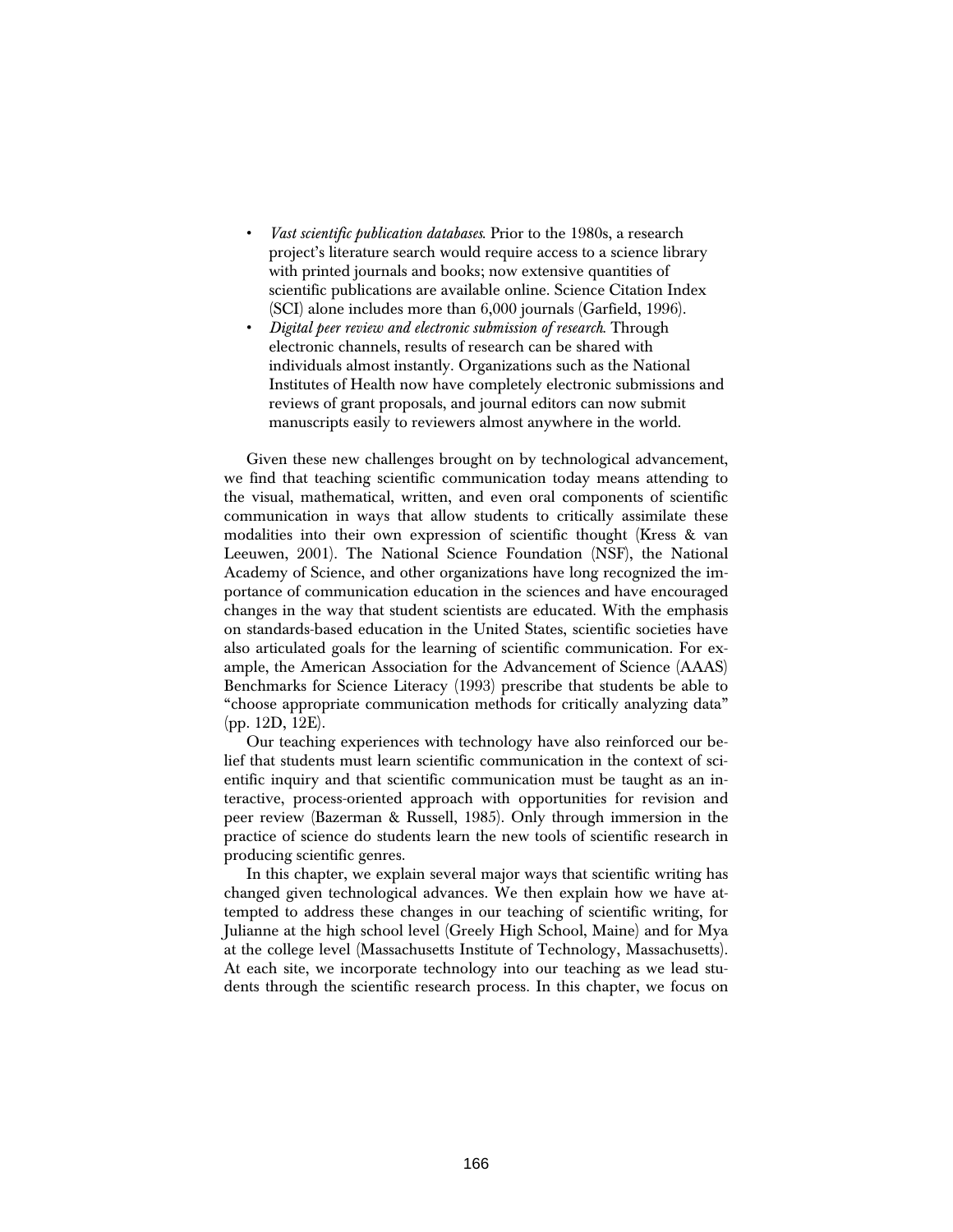four areas that we have specifically integrated technology into our teaching—proposal writing, literature reviews, "storying" research findings, and peer review.

# **CONTEXTS**

# **Greely High School, Cumberland, Maine**

Greely High School, Cumberland, Maine, is a four-year secondary school located in a suburb of Portland, Maine. The student population includes approximately 700 college preparatory students in grades nine through twelve. All students are enrolled in a Foundations of Science course in ninth grade that includes basic physics, chemistry, and environmental topics. Two more years of science are required (GHS Course Guide, 2007). Students of all abilities are encouraged to explore science through inquiry. To this end, all ninth grade students participate in the Greeley High School Science Fair as a common assessment. The Science Fair is an academic competition in which "students methodically plan, conduct, analyze data from, and communicate results of in-depth scientific investigations, including experiments guided by a testable hypothesis."(Maine Department of Education Regulation, p. 7)

At GHS the effort to teach writing in the secondary science classroom arose from a need to increase the depth of understanding students obtain in the high school laboratory. School district data indicated GHS students were less proficient in writing and science than peer populations (Galin, personal email, March 2008). After the New England Association of Schools and Colleges Accreditation (2006) process noted this problem, the GHS mission statement was revised: "Students at GHS will: think critically, write effectively, deliver effective oral presentations"(GHS Mission Statement, 2007). In addition to revising its mission, the GHS school administration adopted a multidisciplinary approach to the teaching of writing. Since 2006 the science department has evaluated student writing in science by focusing on writing related to laboratory work, in particular the Science Fair.

#### **Massachusetts Institute of Technology, Cambridge, Massachusetts**

The Massachusetts Institute of Technology (MIT) is a four-year, doctorial granting university in Cambridge, Massachusetts. The student population includes approximately 4,000 undergraduate students and approxi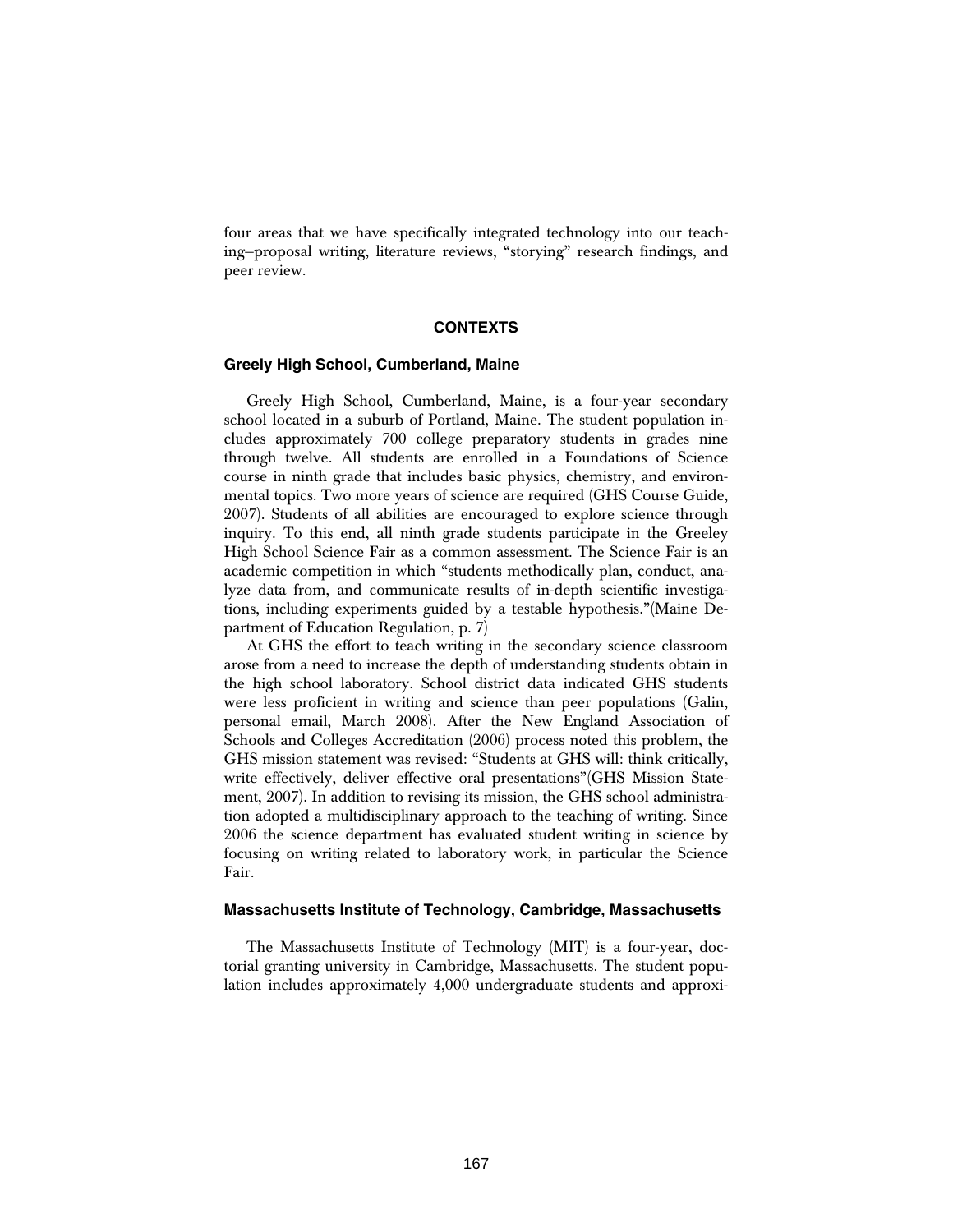mately 6,000 graduate students. All undergraduate students are required to take a core set of six classes in math, biology, chemistry, and physics as well as laboratory-based classes in which students have "a substantial role in planning the design of the experiment, selecting the measurement technique, and determining the procedure to be used for validation of the data" (MIT Course Catalogue). Undergraduates are required to take four "communication intensive" (CI) courses—courses that integrate "substantial instruction and practice in writing and speaking"—during their four years at the Institute ("About the Requirement"). Quantitative Physiology, the course profiled in this chapter, is one of these CI courses in the Department of Electrical and Computer Engineering. In *Quantitative Physiology*, students learn "principles of mass transport and electrical signal generation for biological membranes, cells, and tissues" (MIT Subject Listing and Schedule, Fall 2007). Writing is associated with two projects: an experimental project in a wet lab and a theoretical study using computer simulation. Students work in pairs to complete these projects.

Although MIT has a long tradition of teaching technical and scientific writing, the current Communication Requirement was the result of alumni feedback (Russell, 2002). While alumni felt that they had received an outstanding technical education, they needed more training in writing and speaking to succeed in their professional careers. In response, in 1997 MIT initiated multi-year curricular pilots involving communication education ("About the Requirement"). These pilot programs became the basis for the communication intensive curriculum in effect since 2000 at MIT.

# **PROPOSAL DESIGN: USING WORDS AND GRAPHICS TO SHAPE THE STUDY**

Professional scientists recognize the importance of providing a clear focus and rationale for any proposed research (Myers, 1985). At both the high school level and college level, solid scientific proposals provide a rationale for the student's research question as well as a proposed methodology gleaned from the literature. Requiring students to develop well-defined research projects is not new to the teaching of scientific communication, but new technologies now allow us to give students more rapid, asynchronous feedback so we can track and archive student progress throughout their research.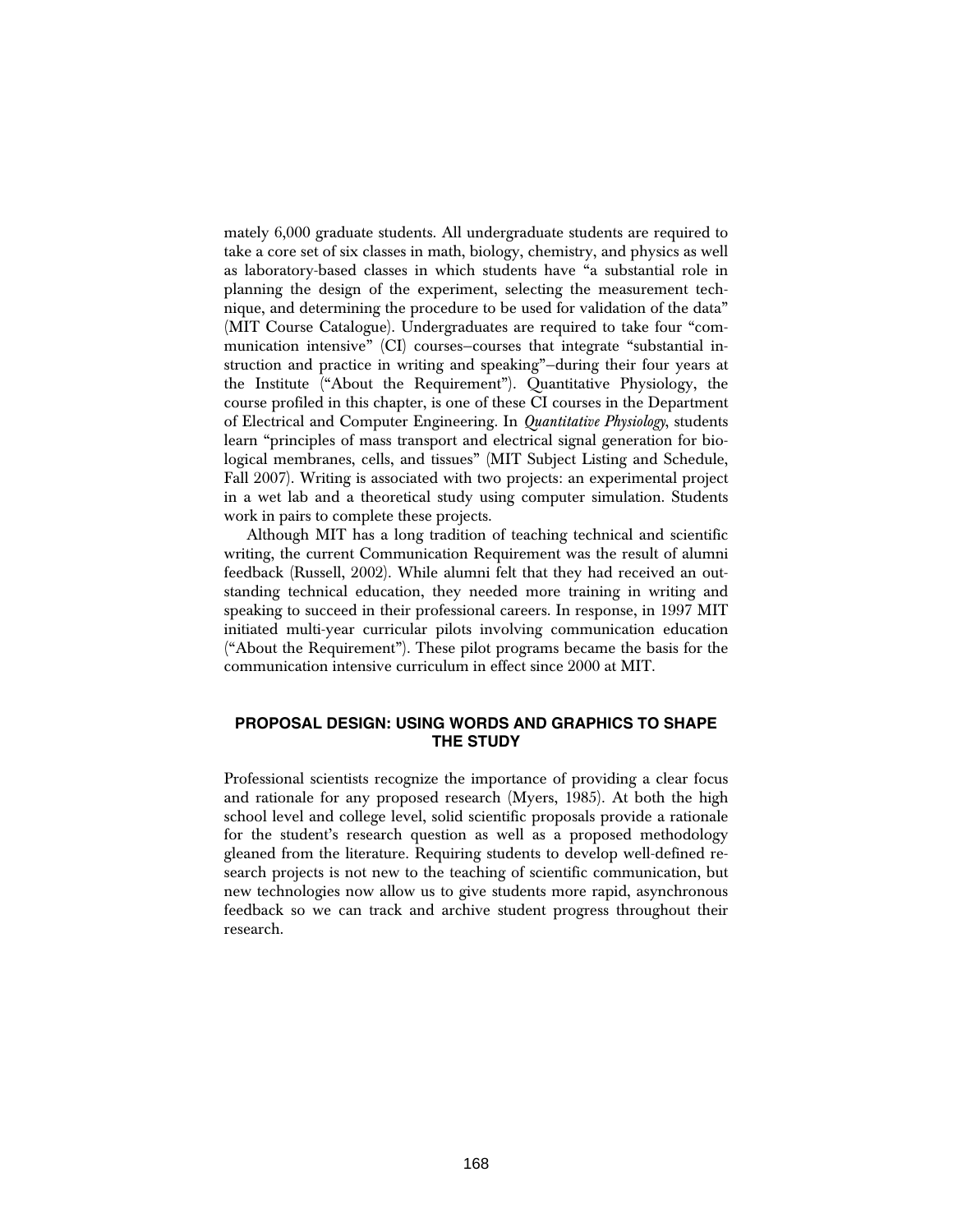# **Greely High School**

With guidance from teachers and mentors GHS science students choose their science fair projects based on their individual familiarity or interest in a particular topic. Students determine what measurements or observations they are going to make in their research.

Traditionally, students have worked alone or in personal conference with their teacher to talk through their ideas for the project. While the teacher can provide more expertise individually, this method of developing ideas does not foster the collaborative nature of science practice, and it does not recognize the potential for novel input from student peers. Technology provides a way to foster the scientific thought that the science fair seeks to promote.

As students design their project, they present their proposals to the entire class using PowerPoint visuals. The GHS process now mimics the informal review process within a research group that often precedes submitting a formal grant proposal. Students unfold their research plan one piece at a time.

When students present their initial goal, the following class discussion usually encourages them to produce a clearer statement of the goal of the study. As each student presents, the other students gain expertise in evaluating project goals and hypotheses. Feedback to the student researcher is provided orally and in writing, so students can use that feedback to improve their work.

Figure 9.1 shows the preliminary proposal presented by Becca, one of 22 students in a ninth-grade science class. The student used the feedback session to refine the study on the degradation of milk.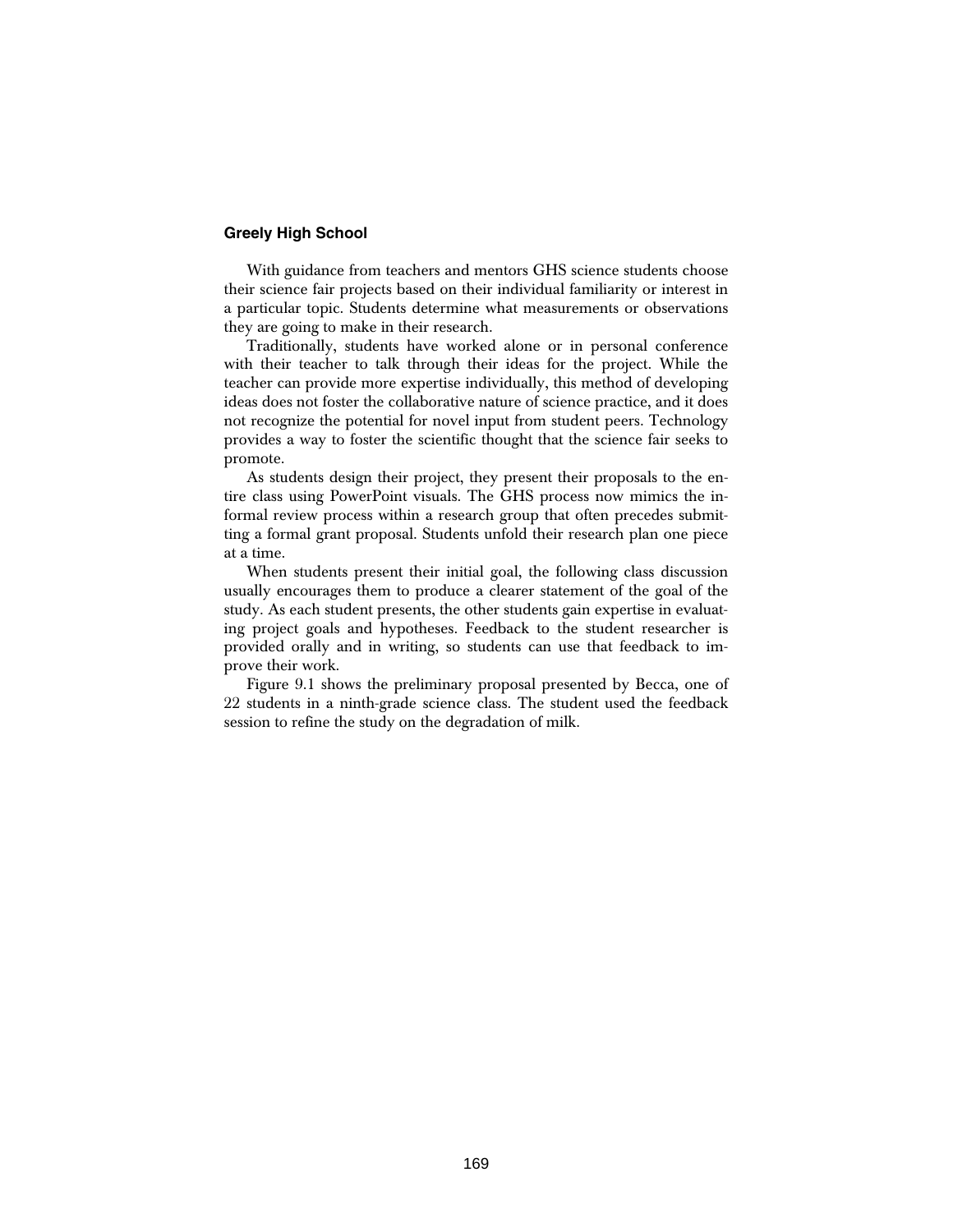

# **Figure 9.1: Becca's High School Project Preliminary Proposal Using PowerPoint Slides.**

After students have defined the goal of their research they determine how best to record the data so it can be analyzed. With a succinct hypothesis, students identify variables, establish controls, and determine sample size. Identifying scientific parameters is one of the most important aspects of the project. They present this information to the class in a "data chart" using MS PowerPoint (see Table 9.1 for Becca's data chart).

#### **Table 9.1: Data Chart for Becca's Milk Study. The data chart gives students a "draft" explanation of their variable, controls, and trials.**

| Milk Type/pH | Dav 1 | Dav 2 | Dav 3 | Day 4 |
|--------------|-------|-------|-------|-------|
|              |       |       |       |       |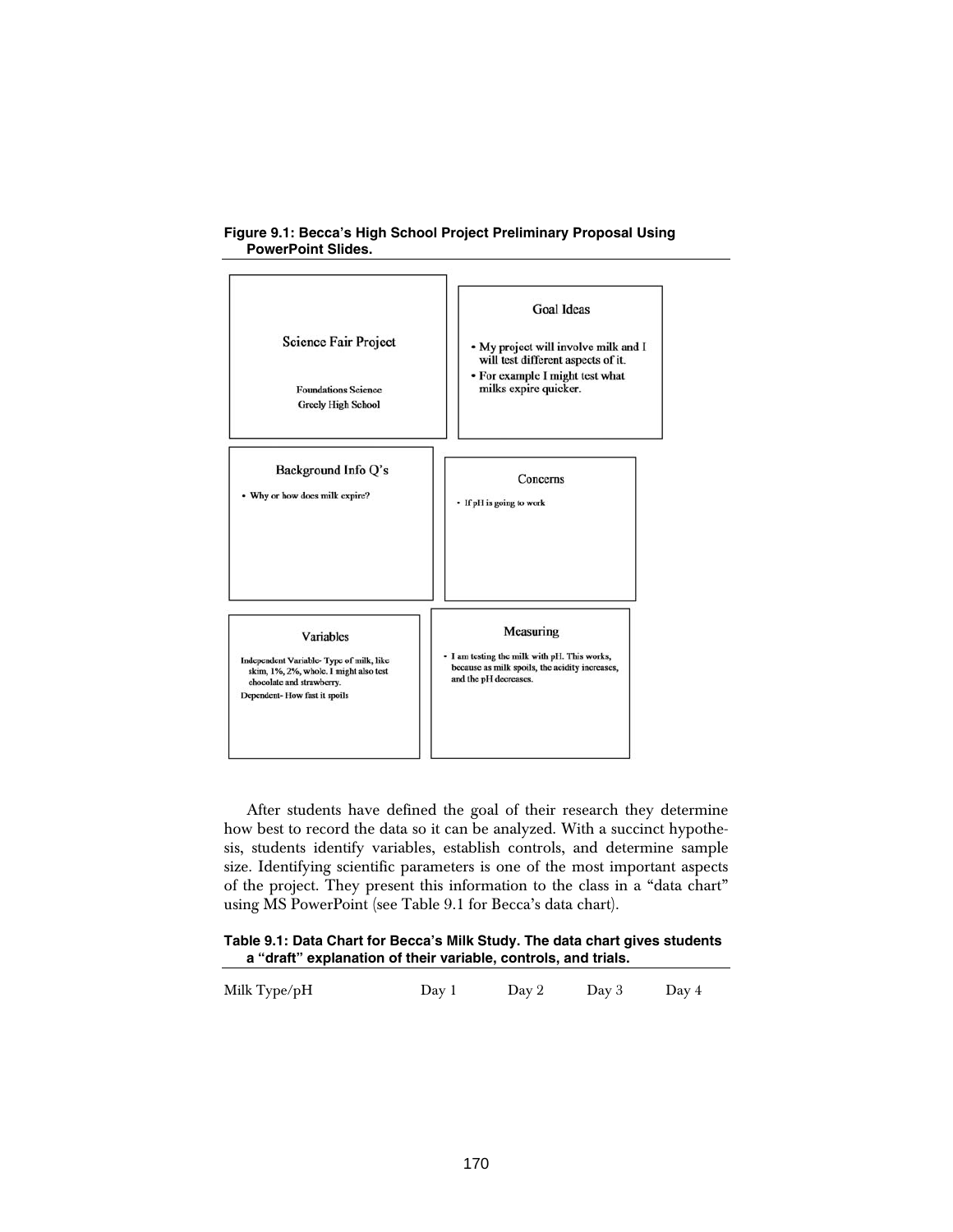Skim 1%  $2.0/0$ 

Whole

Class discussion helps students determine if their experimental design will produce data that are scientifically coherent. Sharing multiple examples of the scientific parameters also clarifies the character of these parameters for all students.

Along with their data chart, students also produce a schematic diagram of their experimental procedure (see Figure 9.2). A schematic of the procedure on one PPT slide provides an outline of the procedure and can be used to augment the final paper and presentation.

#### **Figure 9.2: Becca's Schematic Diagram showing her graphic representation of the procedure for an inquiry into the spoiling of milk through the production of lactic acid.**



These opportunities for high school students to collaborate at the proposal stage establish what high quality data collection looks like and what statistical analysis will be required. Multiple opportunities to share their work with others and receive comments, also, improves student understanding of the scientific process as well as the writing process (Bransford, Brown, & Cocking, 2000). Each student researcher can pinpoint the critical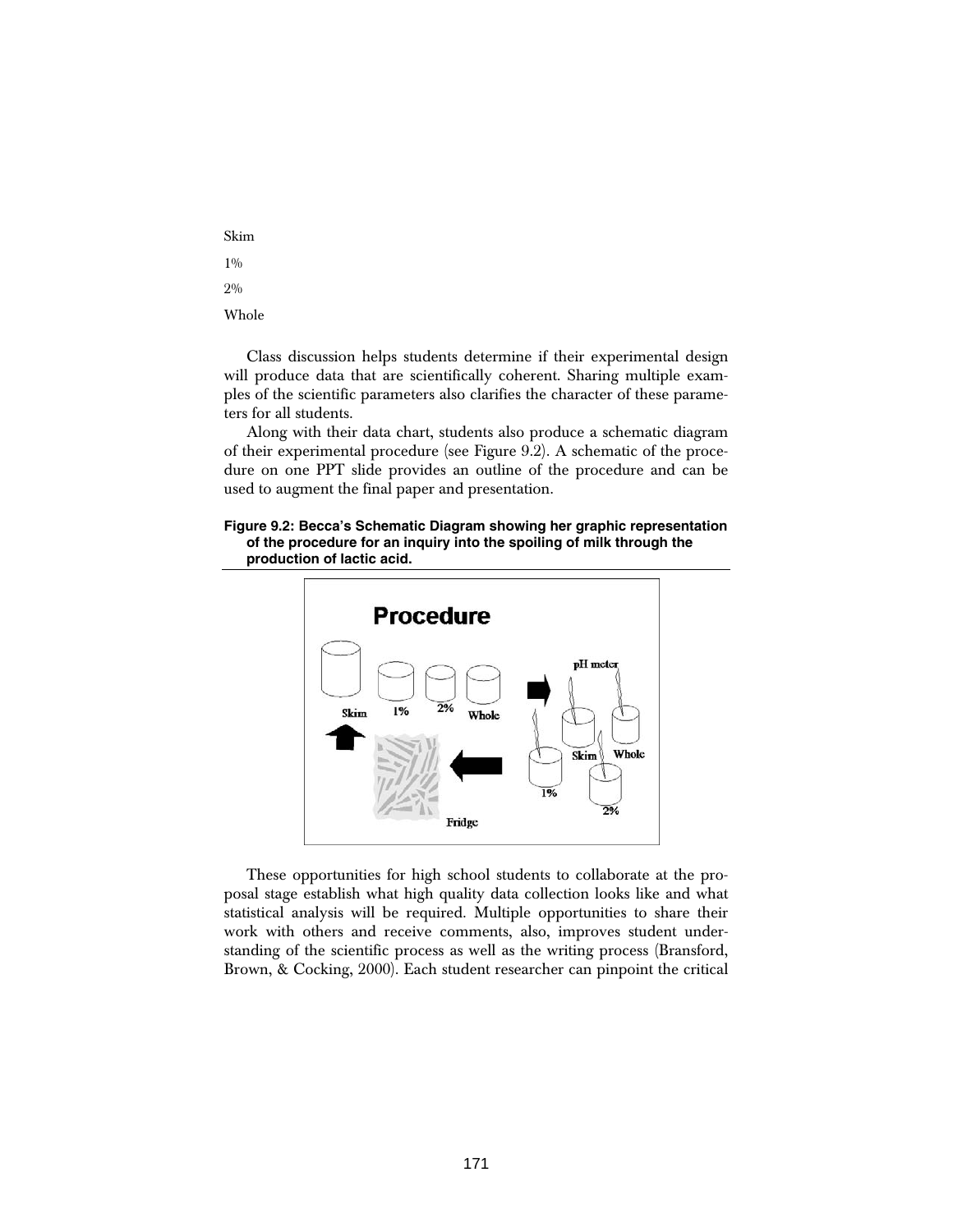elements of his or her experiment to produce a complete, cohesive proposal.

# **Massachusetts Institute of Technology**

The process we use at MIT is similar to the process used at GHS. Like high school students, college students need support in developing meaningful hypotheses statements and focused projects. In Quantitative Physiology we allow students to choose a topic for their assigned experimental project based on their own interest. The faculty discuss the project's goals in class, and demonstrates how to develop a hypothesis statement for a topic. The faculty model the thought process for students by working through a series of sample proposal topics in class. Students then work in pairs to develop a formal proposal for their project.

Students submit their proposals electronically through the course website. The faculty and the teaching assistants download the proposals online. Projecting them onto a screen, they discuss the pros/cons of student proposals. These critiques are then returned via email directly to the students. Approximately, 75% of students' proposals are initially rejected because the students' research approach is too broad or their methodology is unfocused. Students revise and resubmit their proposals until their research approach is approved. The class website submission application tracks when students upload their revised proposals and keeps an archive of comments.

This process of electronic submission and revision for the proposal process enables students to modify their proposals through a series of guided "conversations" with the teaching assistants. This allows the TAs to become familiar with student projects and can help the students more readily in the laboratory. The online submission process allows teaching assistants, technical faculty, and communications staff involved in the class to "listen in" on the feedback between TAs and students and provides a portfolio of student work along with the feedback that they receive at each stage of revision.

# **LITERATURE SURVEY: READING SCIENCE TO WRITE SCIENCE**

In professional scientific practice, reviews of the literature are important mechanisms to show that a researcher has done his or her due diligence in keeping up-to-date with current trends (Hyland, 2004; Latour, 1987). Professional scientists are masters at navigating the vast research databases that are now available to find the most relevant, timely articles for their particu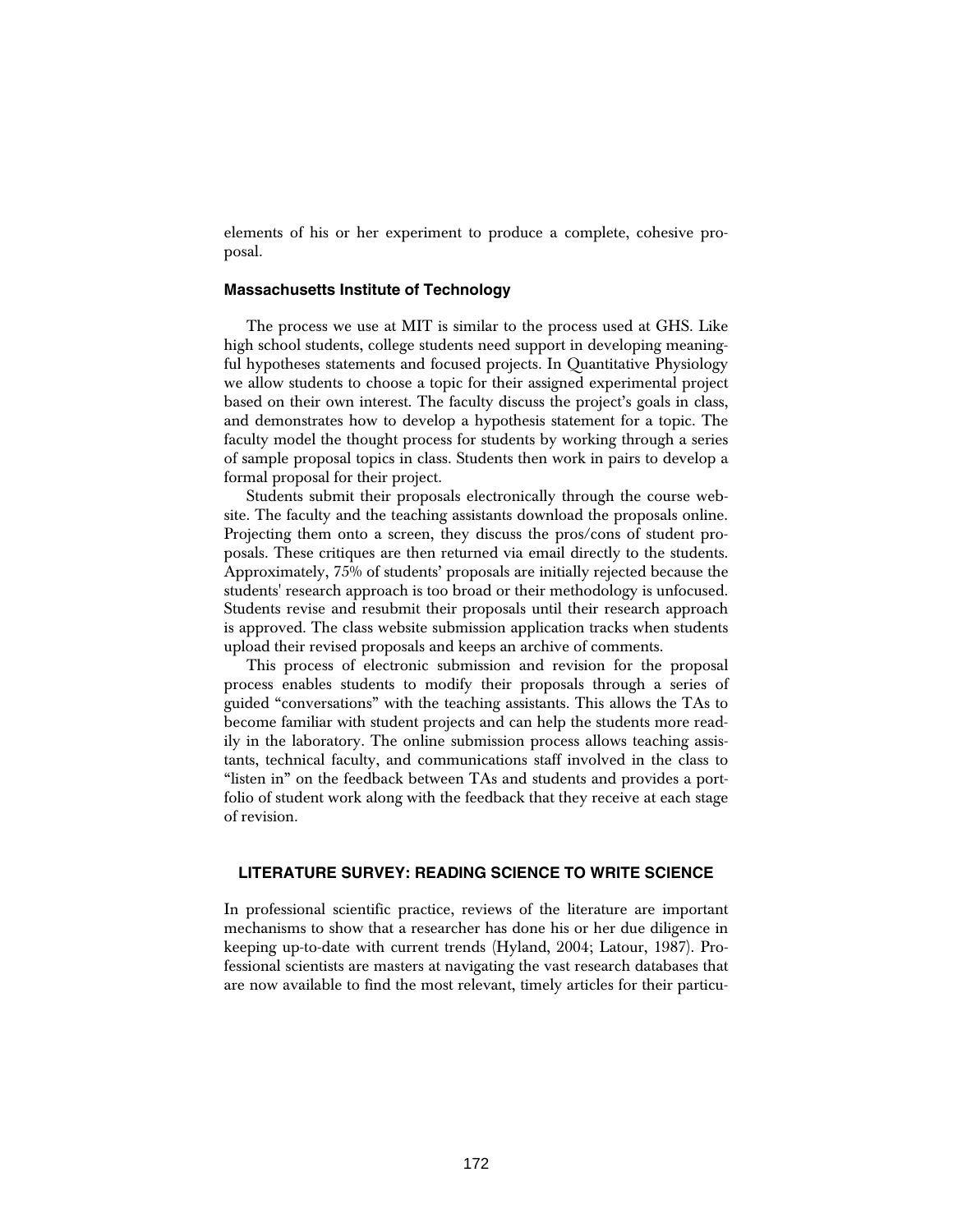lar area of research. Typically, however, the common resources read by students are citation-free textbooks. Textbooks perform a useful function in that they provide what the current scientific community considers "facts" necessary for basic comprehension of scientific discoveries (Kuhn, 1970). Yet, textbooks do not help students understand the broader context in which scientific practice occurs, and they do not teach students how to use citations in scientific writing. Only by reading current scientific research do students learn the "conversation" in which research discoveries and failures are accepted.

#### **Greely High School**

At the high school level, we work with students to develop the reading skills necessary to understand basic concepts described in scientific research. The librarian at GHS provides a lesson for students on how to

use internet search engines and procedures for conducting a Boolean search, analyze a general internet website for content, use various databases for specific topic searches, and, identify sources of journal articles.

We then select and read a scientific journal article in class, showing students what they will find in the writing and where they will find it. Using a projected image, critical statements can be identified and marked, labels on graphics can be explained, and convoluted sentences clarified.

By involving high school students in searching for and reading scientific literature, we scaffold learning at the college level by helping students learn to use those sources more strategically in their writing. This process helps us achieve the larger goal of getting students to internalize that good scientific research stands on the shoulders of previous research and that sound proposals are strengthened by supportive background information and previously tested experimental methods.

#### **Massachusetts Institute of Technology**

At the university level, we also help students locate research articles in databases but we expand the kinds of databases that students are expected to use to include patents and grant databases in addition to standard article databases like PubMed or Web of Science. These databases increase the kinds of information that students can find and provide more tools for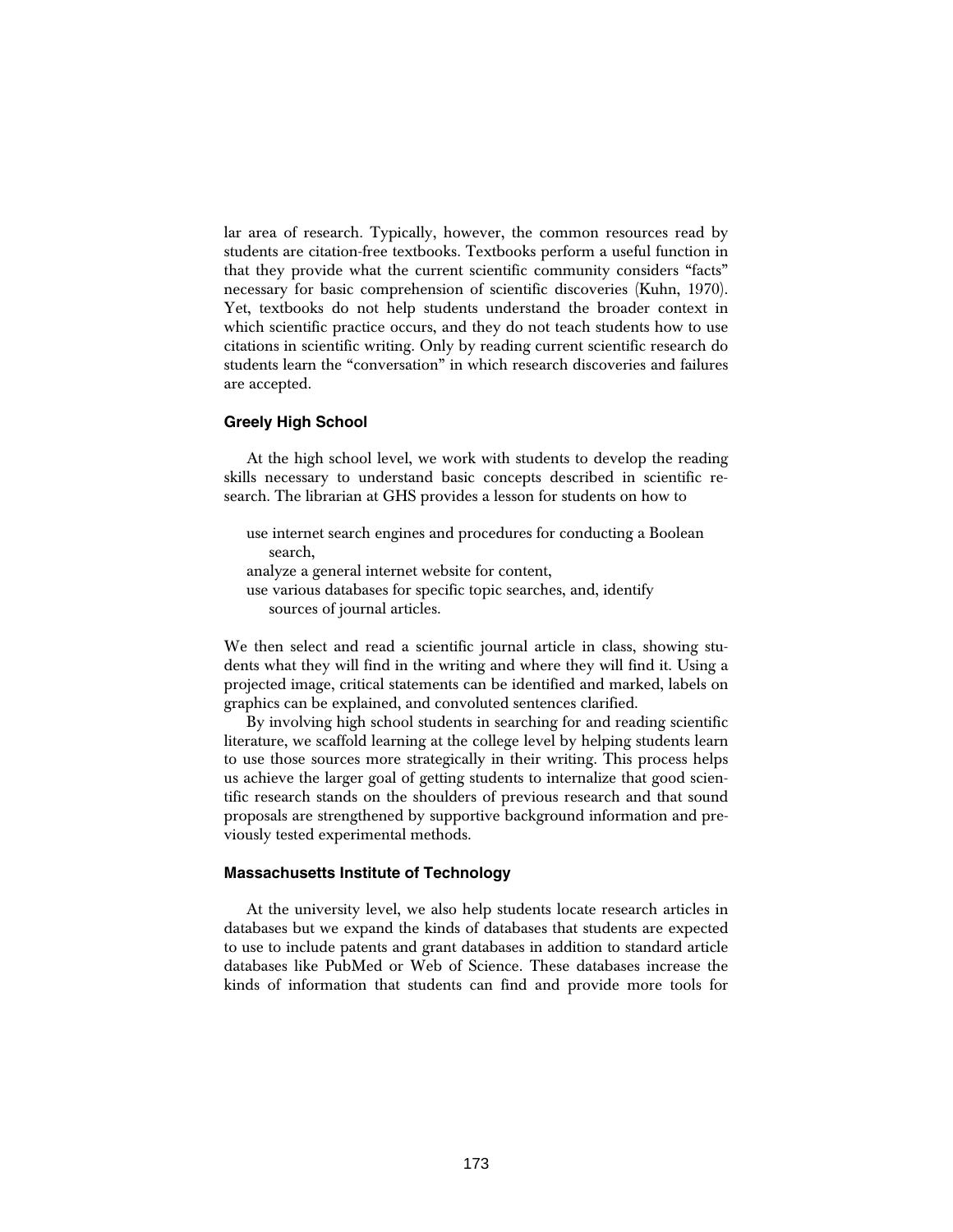tracking scientific research, for example, the "cited reference search" in Web of Science that allows researchers to see where else an article has been cited. We also encourage students to cite these articles in their research by pointing to the importance of citations in providing a compelling rationale for their research and showing students how to cite strategically. A "strategic" citation might be one that backs up a tenuous claim about a research finding or supports the use of a particular method. Finally, we help students learn to use EndNote or other citation management tools. These tools allow students to build a personal database of articles they use in their own research, which will allow them to work more efficiently later when they need to re-check a fact in an article or change citation style.

At the college level, the goal of teaching literature reviews with technology is getting students to use a wider array of databases available for research and getting students to start managing their searches. By using technology to access and analyze current scientific literature, our goal is to have students model the professional practices of working scientists and ultimately avoid problems like unintentional plagiarism (Benos et al., 2005).

### **EXPERIMENTATION: "STORYING" WITH DATA**

The language of argument is central to the activity of professional science (Latour, 1987; Locke, 1992). Scientists talk about "convincing data," "showing due diligence" as a researcher, and making a "compelling" argument for the "significance" of a research study. In fact, the language of argument pervades almost every aspect of scientific research, beginning with the selection of research topic, formation of hypothesis, and design of experiential protocol. In the experimental stage, data must be organized, categorized, selected, and analyzed. The teacher's challenge is helping student researchers understand what relationships are revealed in the experimental data. While technology allows students to easily generate plots of their findings, often those plots are poor representations of their work (Tufte 2001). We use the process of visual "storyboarding" to help students think about the arguments they are making with their data and build the "story" of their scientific article around those data. Our choice of the term "story" rather than "argument" was deliberate. In choosing to cal our approach "storyboarding" rather than "argument and evidence," we sought to encourage students to think about the overall arc of scientific findings and not just a single point in time. In a compelling scientific argument, there is an overarching story or narrative to the research that ties together the research question, methods, results, and interpretation of the findings.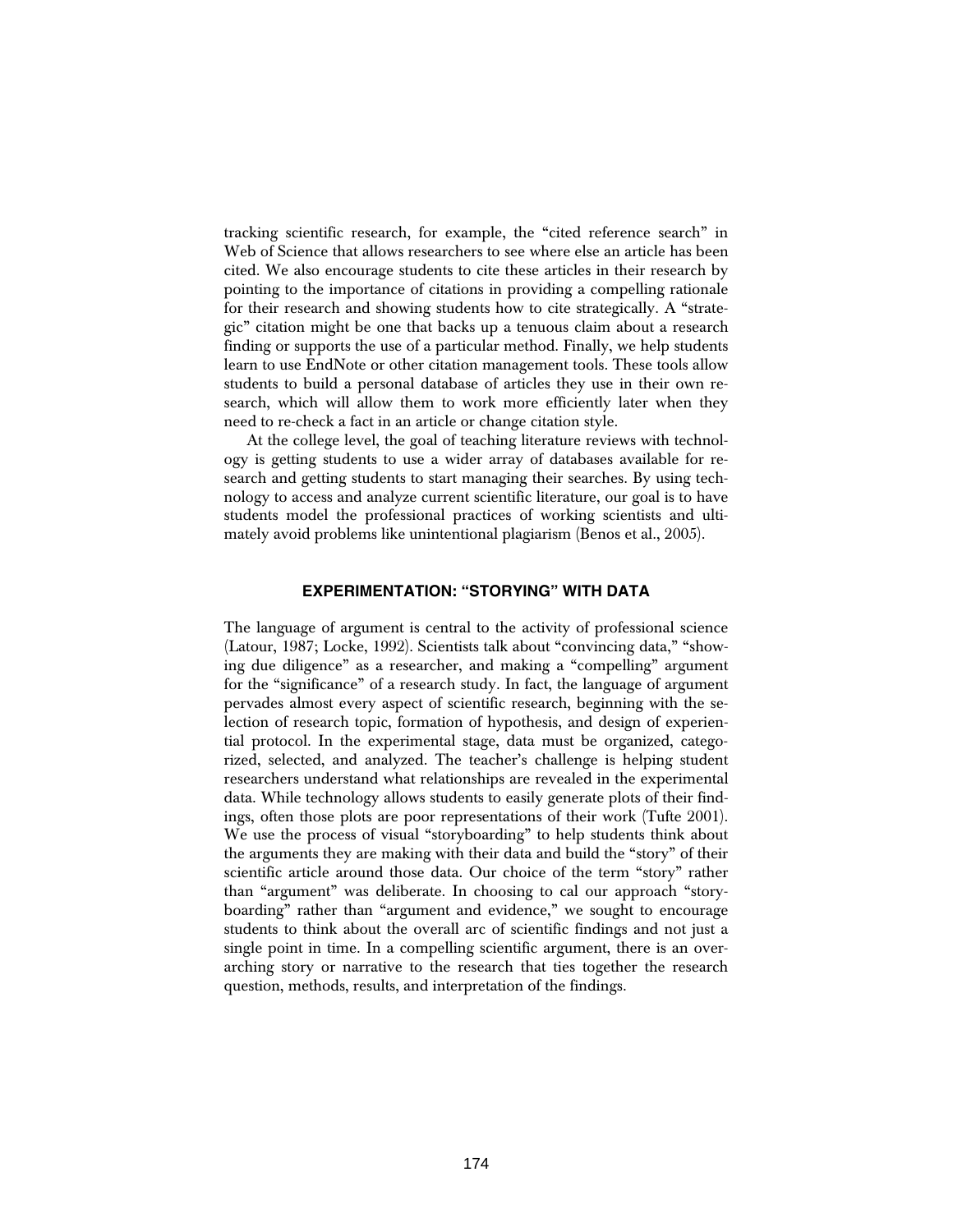# **Greely High School**

At GHS, the storyboard is an evolving series of student presentation slides (see Figure 9.3). Research slides describe the objectives, hypothesis, variables and constants, experimental design, procedure, data charts, graphic analysis, and results. The storyboard becomes the basis for a science fair presentation board, research paper, and abstract.

**Figure 9.3: Becca's Storyboard. While her project was her own, Becca had a group of five friends and classmates who helped collect data and commented on the results. Using Excel statistics functions, she and her friends averaged data, determined standard deviations and performed ttests and ANOVA tests as appropriate.** 



When students present their data plots (e.g., pH Data slide and Average slide in Fig. 9.3), we discuss the selection of data display that best represents their work—scatter plot, bar graph, or linear regression. For example, if a student has epidemiological data, a bar graph might be best used; if a data relationship might result in a mathematical representation, then a scatter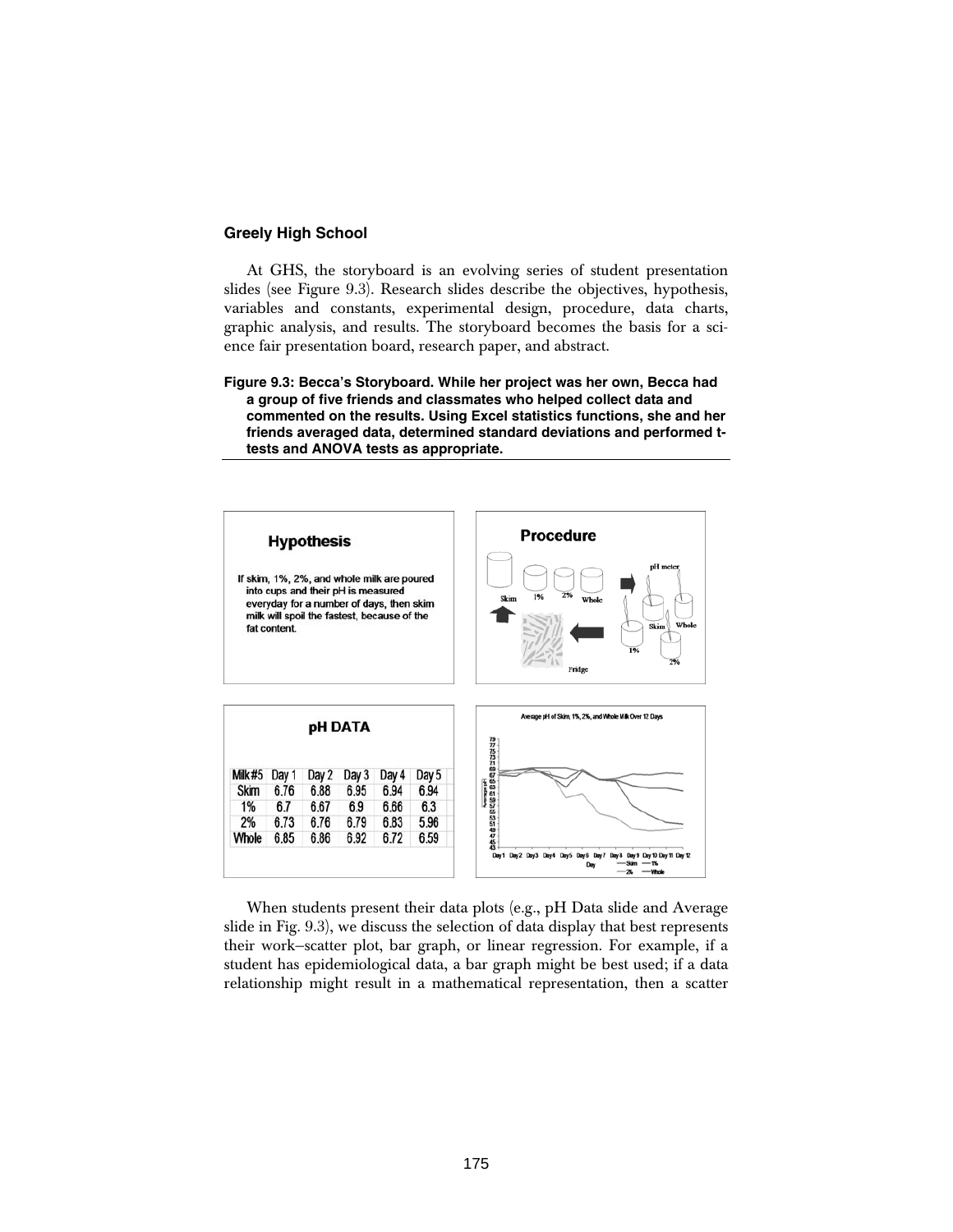plot with a linear regression would most easily express this outcome. Upon choosing a graphic design students create a design framework with labels and units. This step tests the students' depth of understanding of the study. Sometimes students do not understand the concept of isolating a variable and have erroneous preconceptions about the outcome of their experiment. Other students may not understand exactly what they are trying to test.

The high school storyboard ultimately makes the process of scientific research manageable for students. It is only five or six slides, not an entire "lab report." Establishing a graphic representation helps students discern the behavior (increasing, decreasing, or fluctuating patterns) of the phenomenon during the experimentation. Designing these figures early in the process permits us to assist the student in using technological tools, such as statistical software and plotting programs, to best represent their findings

#### **Massachusetts Institute of Technology**

At MIT, the storyboarding process is used to help students focus on their data findings while in the process of conducting research. We want students to understand the following:

- 1. Professional scientists think about communicating their findings throughout the data gathering process.
- 2. Each figure in a report tells its own "story": while there are "correct" conventions for presenting data, different kinds of visual presentations also lead readers to interpret data in particular ways).
- 3. In sum, the figures in a report tell a narrative of the research that can be conveyed as a "story."

Pacing this "story" of scientific findings is important if readers are to be convinced of the conclusions drawn from the data. Scientific readers want to see how the researcher moved from raw data to analysis of that data to regression trends.

Figure 9.4 shows a sample storyboard used in class to demonstrate a model for a microfluidics experiment in which students studied the properties of diffusion in a microfluidics chamber. The top left figure is an image taken by a Camscope program of the blue dye mixing with a clear dye (i.e., a photo of the raw data). The bottom left image is of this diffusion process quantified over a series of images taken over time (i.e., raw data chart of quantified information). The top right and bottom right images are plotting analyses of raw data, showing trends. This storyboard illustrates how to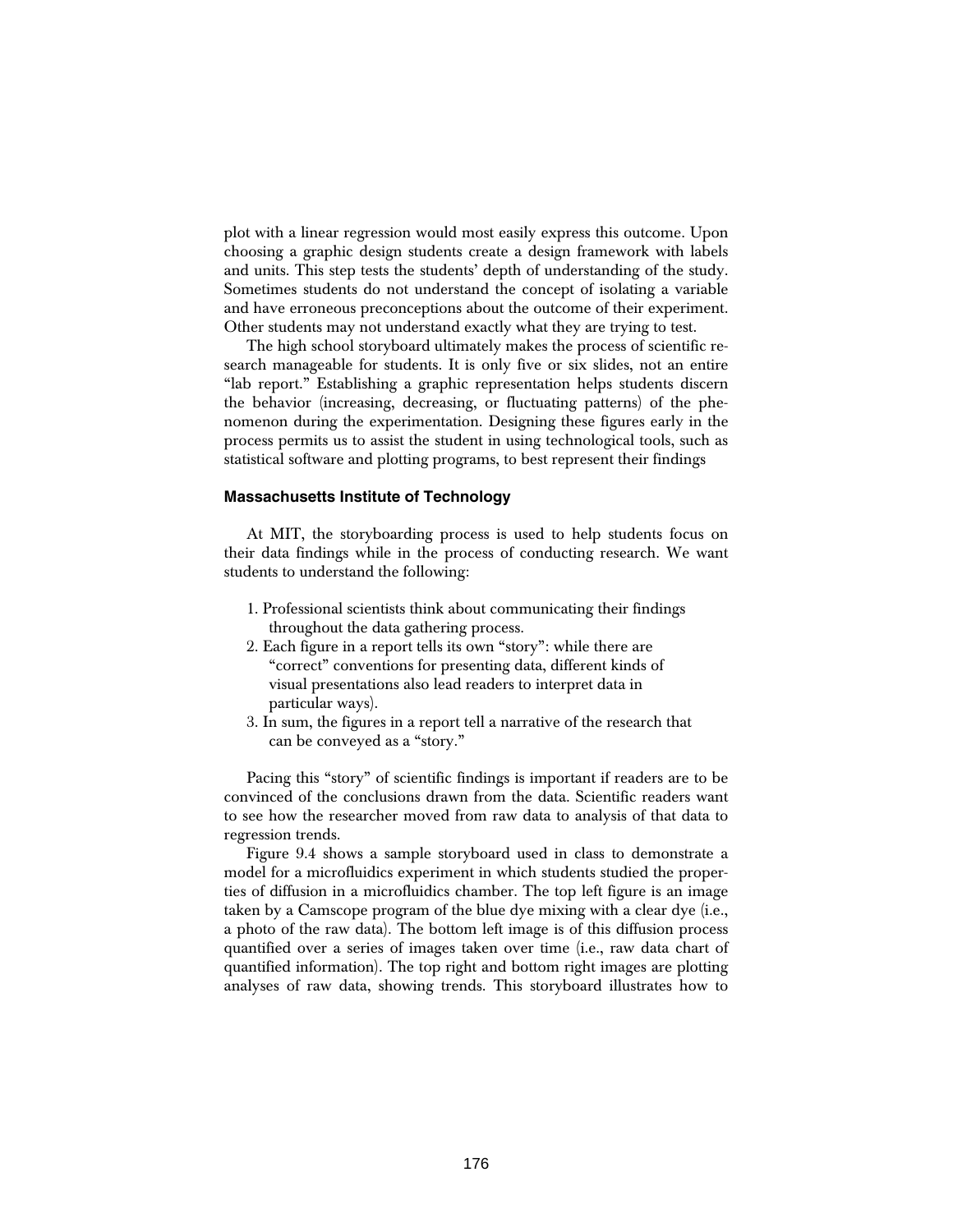move readers from raw data to regression analysis through a series of steps that gives readers confidence that data is not being fabricated or manipulated unethically.



**Figure 9.4: Sample College Storyboard. (Courtesy of Dennis Freeman) (5)** 

In a class workshop on scientific writing, we explain that as a researcher gathers data, he or she begins to define the principal results of the experiment, which can be summarized through key figures. Given the limited scope of the projects in Quantitative Physiology, we suggest that those principal results can be refined into five or six specific figures. We stress to students that often researchers cannot present every finding within the limited space of a research article. Like in essay writing, writers must develop a focus for their writing and eliminate tangents.

In our workshop, we show several various plots and ask students to "read" these plots. Our goal is to illustrate to students that different kinds of data displays can be interpreted differently by readers. This process also helps students generate text about a figure, for example, what is being shown in a figure belongs in the Results section of the report, while how that data were collected belongs in the Methods section. We also ask students to evaluate various combinations of figures that have been combined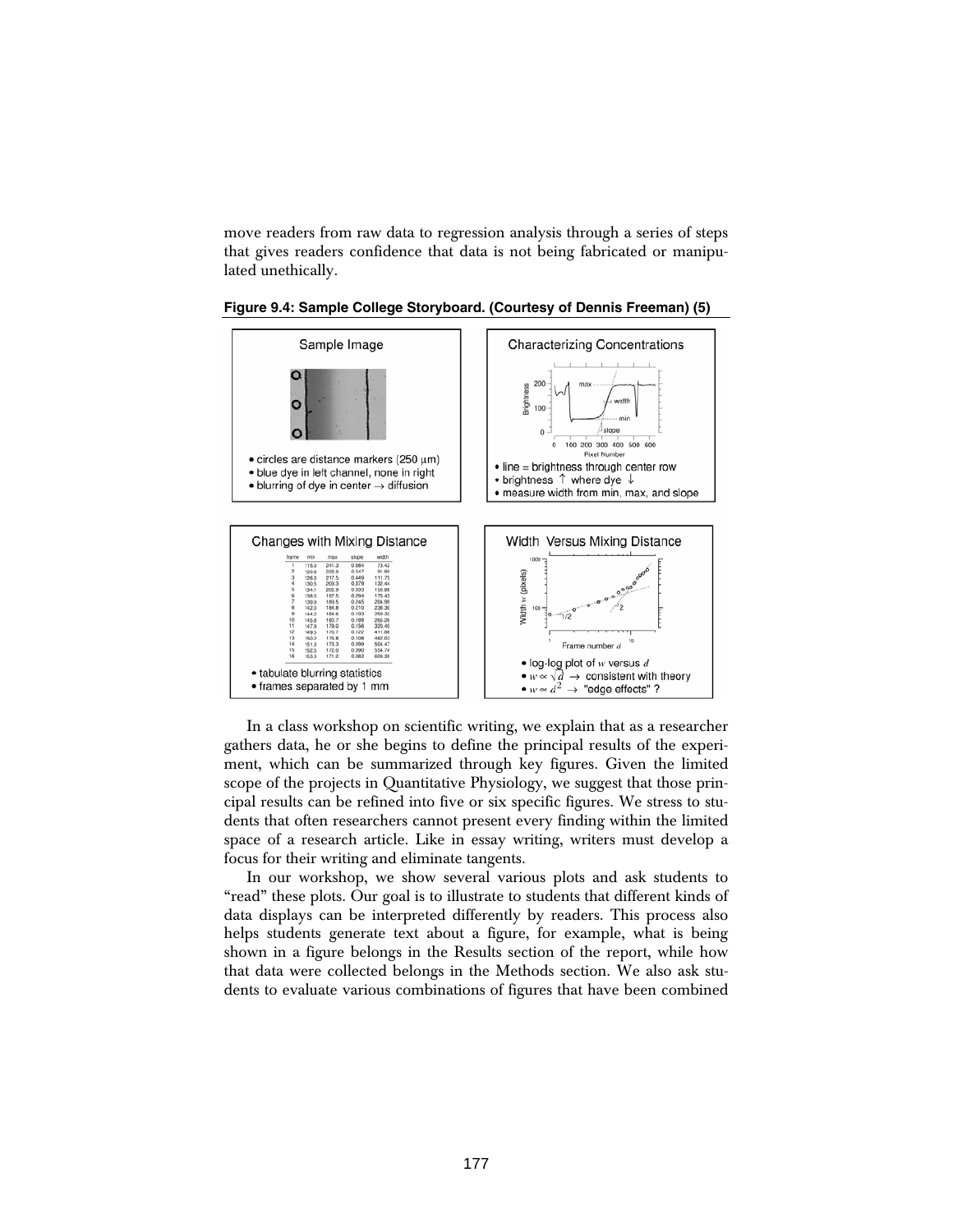into a storyboard, such as the example shown in Figure 11.4. By evaluating a series of figures together, students assess the overall quality and believability of the "story" conveyed about a particular research project.

Following the workshop, students work in pairs to draft their own storyboards. While the initial storyboard may be a series of hand-drawn sketches, students generate plots in MatLab or Excel for their next drafts. Students write descriptions and captions for each figure with transitions between figures and then convert this text into a research article format. These drafts are then shared with peers and faculty for feedback.

Used in this manner, the college-level storyboard is the primary "bridge" between the research and writing efforts. The storyboard of figures helps ensure that students have a coherent "narrative" of their study that runs from the Introduction through the Methods, Results, and Discussion sections.

# **COLLABORATION: PEER REVIEW USING TECHNOLOGY**

Science is intensely collaborative, characterized by the candid sharing of ideas. In the peer review process, scientists "insist that the critical assumptions behind any line of reasoning be made explicit so that the validity of the position being taken – whether one's own or that of others – can be judged" (American Association for the Advancement of Science, 1993, p. 300). The peer reviewer's report is ultimately, "an assessment of the persuasiveness of a submitted paper" (Gross, 1990, p. 129). Conversations between scientists are facilitated by technology, making feedback on the content and clarity of scientific writing rapid, whether the individuals are in the same room or on the other side of the globe. Today's student is comfortable with casual conversations via the internet or text messaging but needs support in learning how to use technology for peer review in ways that model professional practice.

#### **Greely High School**

At GHS, as each frame of the storyboard is created—goals and objectives, hypotheses, experimental design, results, conclusions and implications—students share their work with each other. One or two slides at a time the student scientist describes his or her research, and the class critically reviews the work. The continuous presentation in class of each phase of the project to classmates and the immediate oral feedback helps students hone their presentation skills.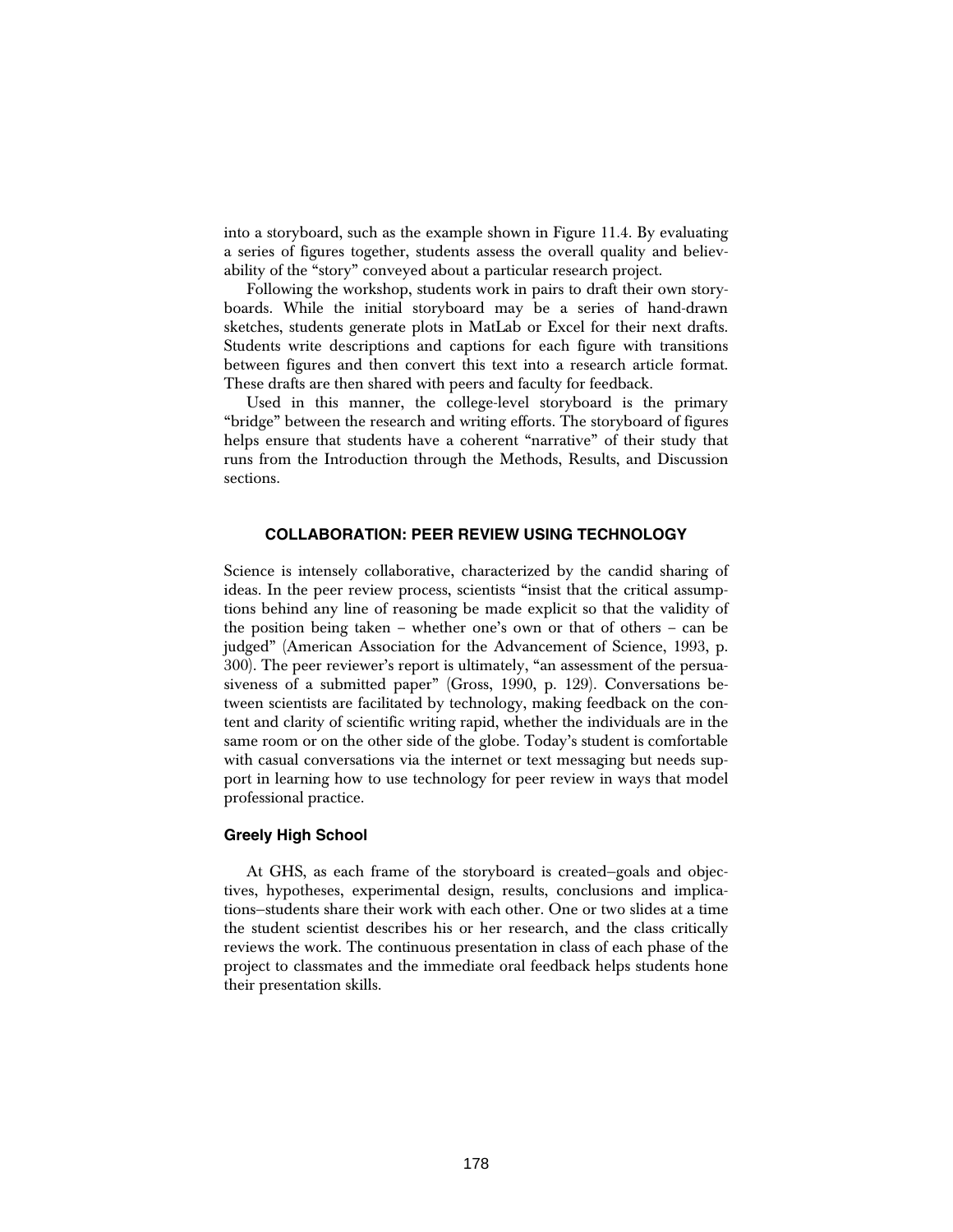Feedback is modeled on the actual judging formats used at both local and state science fairs. Although the peer review is not graded, we guide the quality of the interaction with questions that promote critical thinking and can assess the students' understanding of underlying scientific principles. It is not just the presenter who learns from the feedback; each student in the room takes away a deeper understanding of the content and process of science and communication. Students have said about the process: "The written comments told me what I had to work on," and "It was easier to do after I saw someone else do it."

#### **Massachusetts Institute of Technology**

Peer review is also an important part of teaching scientific writing at college, so students gain experience reviewing drafts as professional scientists would in both process and substance. Students review each other's work in pairs. We give them guidelines for their response, and we require that students meet with their reviewers in person.

After students upload PDF copies of their papers to the class website, we send those files electronically to student reviewers. In our comments and the peer review guidelines, we specifically point students to the visual elements of their peer's report, and we reward students for commenting on those "high level" (i.e., narrative of the data) aspects of the report draft, as indicated by the following:

Grading rubric for critique of peer report

- A: Several helpful high-level suggestions (e.g., suggesting major restructuring, new figures,...) plus probing questions (could your result be caused by...?) plus appropriate low-level comments (e.g., on grammar or graphics).
- B: At least one helpful high-level suggestion or probing question plus appropriate low-level comments.
- C: Helpful low-level comments.
- D: Few helpful comments.

While professional scientists are not "graded" on their peer reviews, it is expected that reviewers comment on "big picture" issues, not solely on sentence-level issues. Our Grading Rubric attempts to move students toward these "big picture" comments by asking them to suggest major revisions or ask probing questions. (We realize that student research is limited within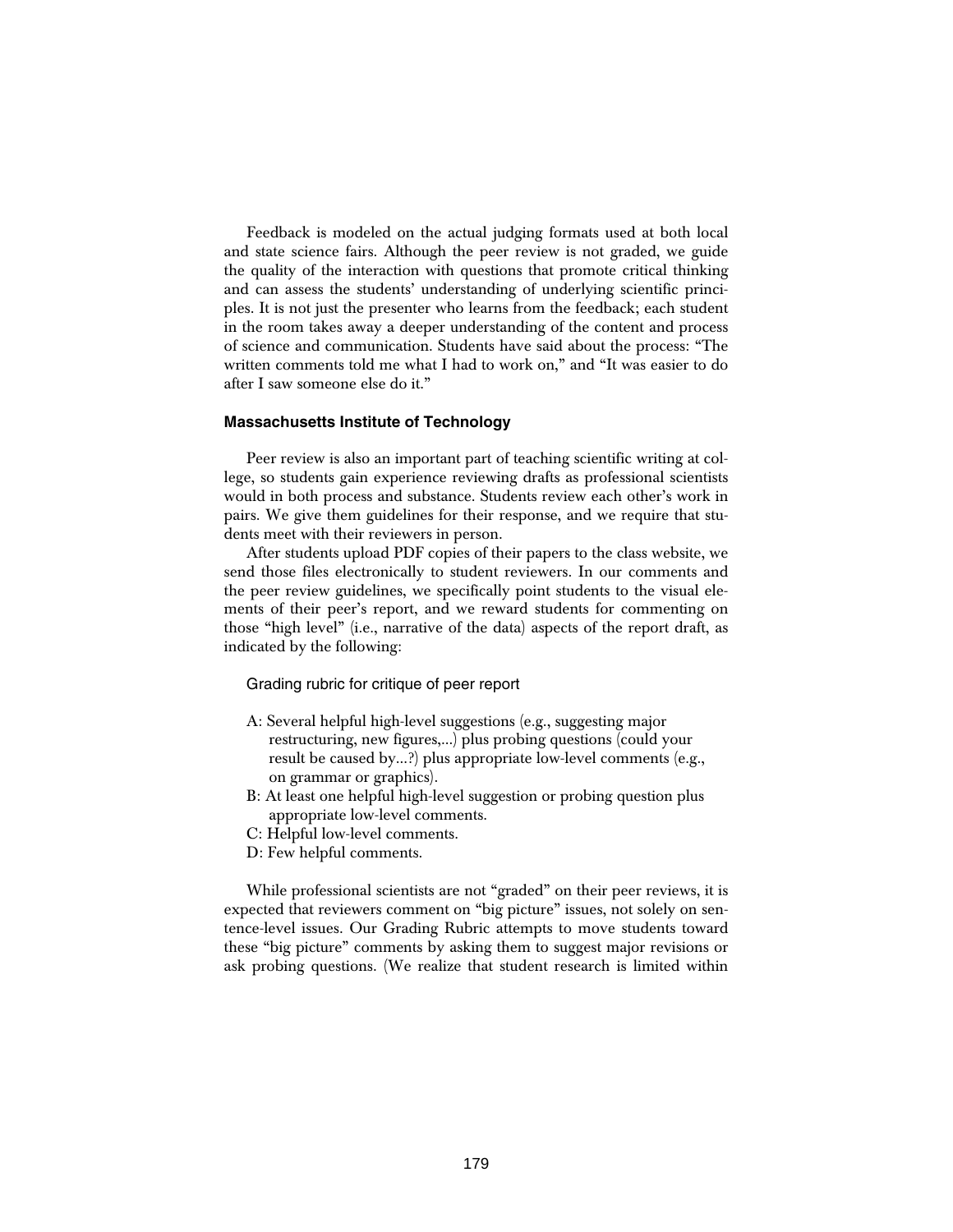the scope of a five-week project, so criteria like "significance" are not appropriate here.)

To build community in the class, students not only comment electronically but also meet with authors in person during a "writing clinic," a decidedly low-tech face-to-face forum. The personal interaction ensures that peer readers have carefully considered their advice to the authors and that their comments carry a professional tone. After one of the writing clinics, one student told us:

One of the things I realized from the peer review especially is that there are many ways to take data and analyze data, so its important to justify to the reader why you took a specific approach and why you think its valid—particularly because it might not seem that obvious to someone else. Also, data presentation matters—both in terms of tables vs. figures and text description in Results. Our first draft, we primarly just [threw] the data at the reader. In the final we tried hard to present it more pointedly. (Maia)

Through this combination of electronic feedback and face-to-face feedback, we teach students to use technology to model professional practice without losing sight of the community of researchers in which they work. By linking new technology for peer review with face-to-face communication, we ultimately want students to keep real readers in mind as they write and review work electronically.

# **ASSESSING THE NEW STORY OF SCIENTIFIC INQUIRY**

We have found that by changing our teaching practices to include technology in scientific writing instruction we can better link the scientific research process with the exposition of scientific findings, provide students with a forum for giving and receiving substantial feedback, and more quickly identify high-level misunderstandings in student research.

#### **Greeley High School**

The months of preparation result in a tri-fold poster display of the student's project at the Greeley High School Science Fair, a judged presentation of the student work ending with an evening public display. Judges listen to a five-minute oral explanation of the experiment and results after which they can quiz the student on any aspect of the project. Twenty-five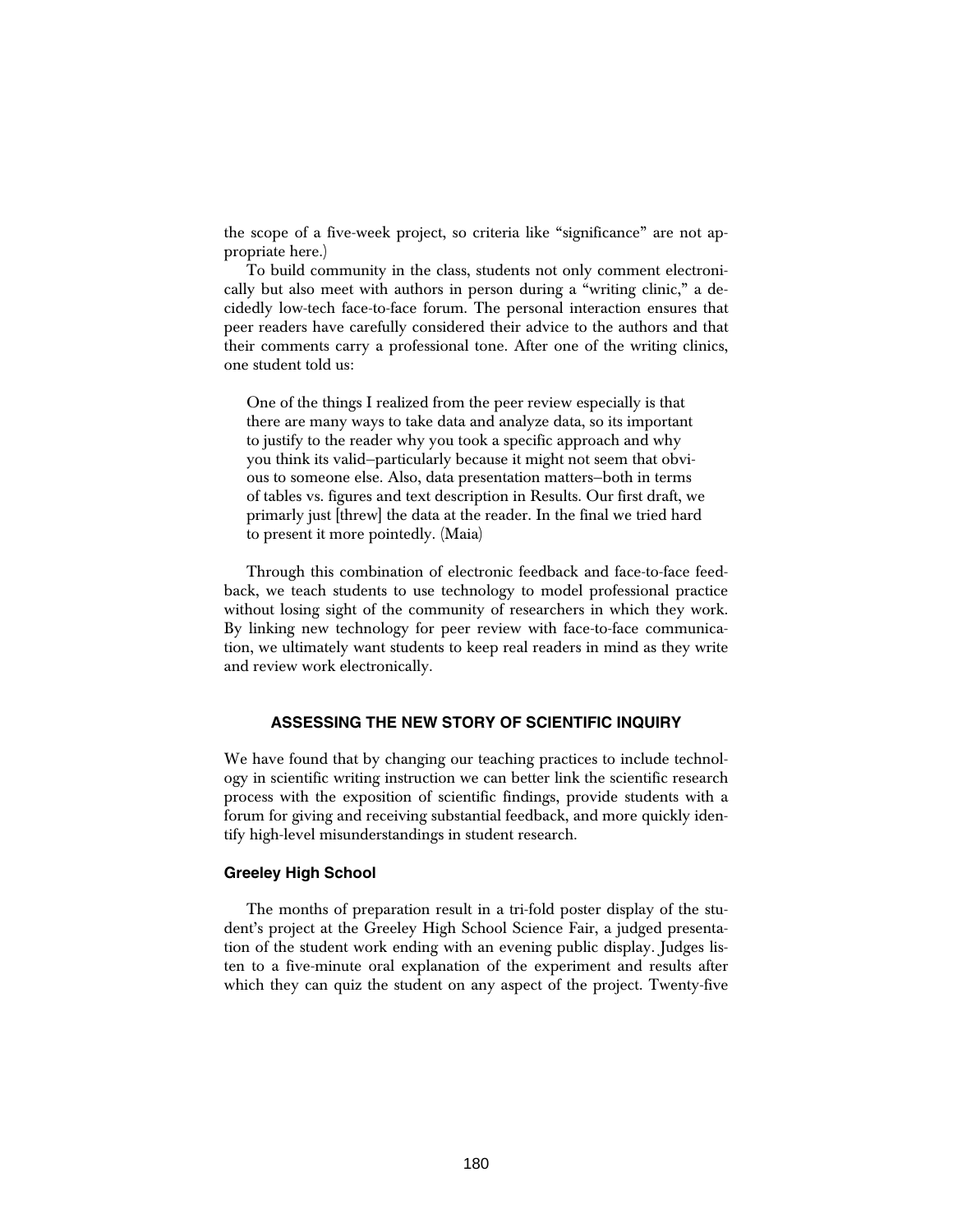students are selected to attend the more rigorous State Science Fair at the University of Maine, Orono. The criteria used to assess students' science fair projects are based on the Maine State Science and Technology Fair (2008) judging Criteria, partially excerpted below:

Personal Achievement (27 points)

• Does the project clearly indicate in-depth scientific research?

Presentation (27 points)

- Does the presentation follow a logical sequence according to the scientific method?
- Does the presentation clearly show understanding of background material and involve detailed explanations?

Scientific Methodology (46 points)

- Does the project clearly define the problem and state a hypothesis that can be tested?
- Does the project clearly indicate the procedure used, the data collected, and the interpretation of data?
- Does the project indicate all important sources of error?
- Does the project indicate a reference list (literature that is cited), bibliography (literature that is read but not cited), and acknowledgements (any persons or institutions that help the student with the project)?

Prior to using PowerPoint-enabled storyboards, students' Science Fair presentation boards were often unorganized and more artistic than scientific. Storyboarding has helped students focus on the narrative of their work, resulting in coherent, cohesive display of their research. Students using the storyboarding process are confident, articulate, knowledgeable, and prepared for the Science Fair. As one student said, "[Science Fair judging] was a lot easier than I thought it would be. I think [the judges] understood it. They asked a lot of questions." The judges of the Science Fair (members of the school faculty and community) have commented on the quality of the scientific thought and presentations of the students, particularly those students who have had past difficulty producing work. Judges have said, "The students' data were easily understood and they could explain them;" and "Their graphs and data were properly labeled."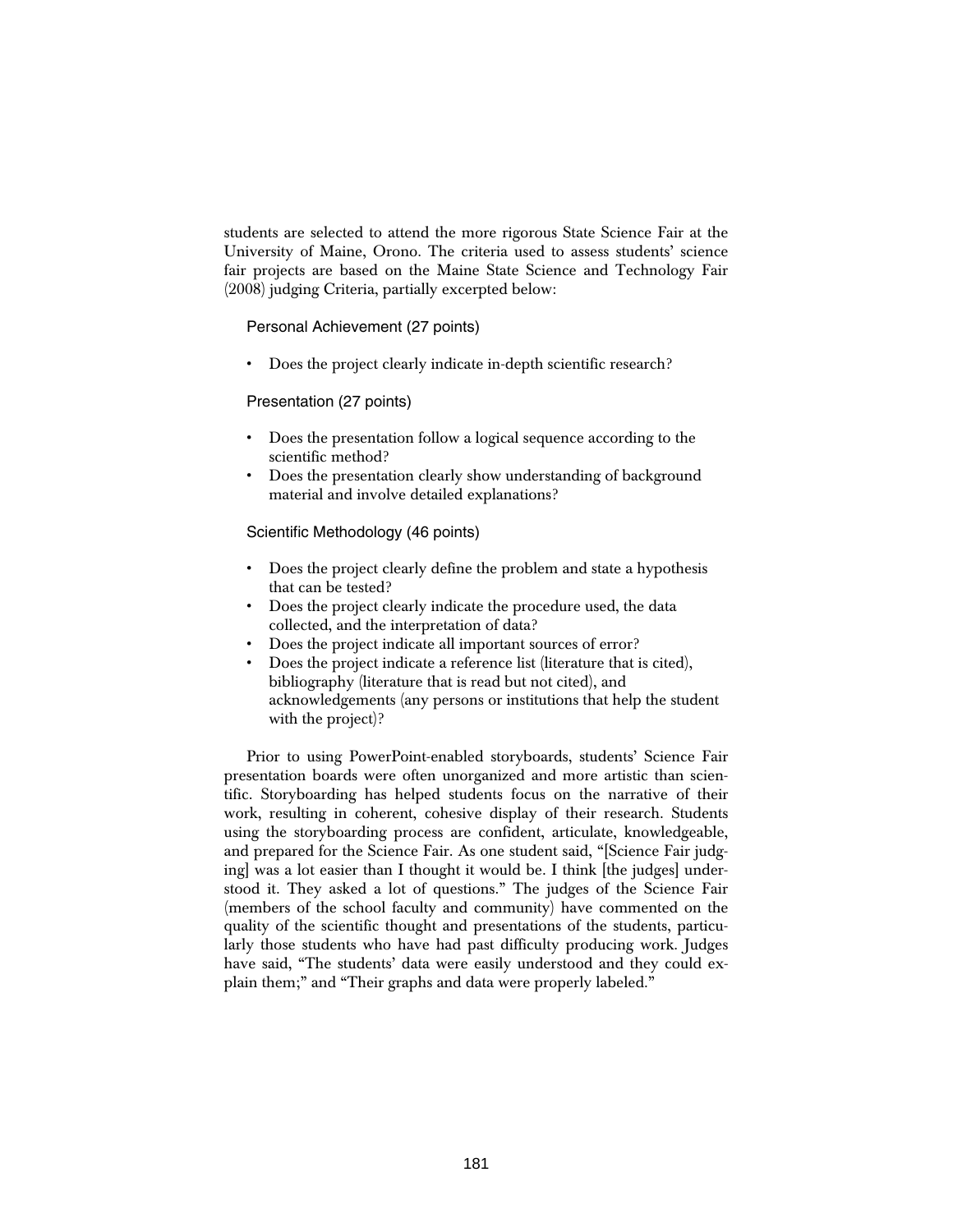#### **Massachusetts Institute of Technology**

At MIT, we evaluate students' final papers based on the seven criteria of the grading sheet, as follows:

Grading Sheet Criteria for Microfluidics Project Report (2007)

- First draft (20%)
- Peer Review (10%)
- Clarity and Conciseness of Exposition (20%)
- Experimental Design / Method (10%)
- Storyboarding (Selection of data) / Figures / Captions / General Clarity (10%)
- Data Analysis / Results and Discussion (20%)
- Overall Quality / Significance / Exceptional Effort (10%)

Some of these criteria map onto our earlier evaluations of student writing and guidelines for peer review. Other criteria focus on things that are central to the evaluation of professional work, such as significance and experimental design. Although writing faculty typically comment on the first half of the criteria and technical faculty comment on the second half, it is not uncommon for both groups to comment on all criteria. Such commenting has led to more dialog among writing and technical faculty (as well as teaching assistants) about the quality of the papers and our goals for student learning.

Since developing the storyboard approach in the early 2000s, we have modified the grading criteria and peer review guides to focus more on storyboarding. For example, beginning in 2007, 10% of the final project grade was based on the quality of the storyboard (previously, selection of figures was included under a criteria called "Report Structure," which was simply too ambiguous.)

With the increased attention in the past eight years on storyboarding, students submit better drafts of their first projects, which then allow them to make more progress on their work before submitting a final article for grading. Our qualitative analysis suggests that students need multiple opportunities to use storyboarding to become proficient at the concept, but once they begin to understand how to "tell a story" with their data, the pay-off is rapid. In using the storyboard approach through a second iteration, students seem to develop a deeper understanding of its use. By the second project, students are producing better representations of their data, and be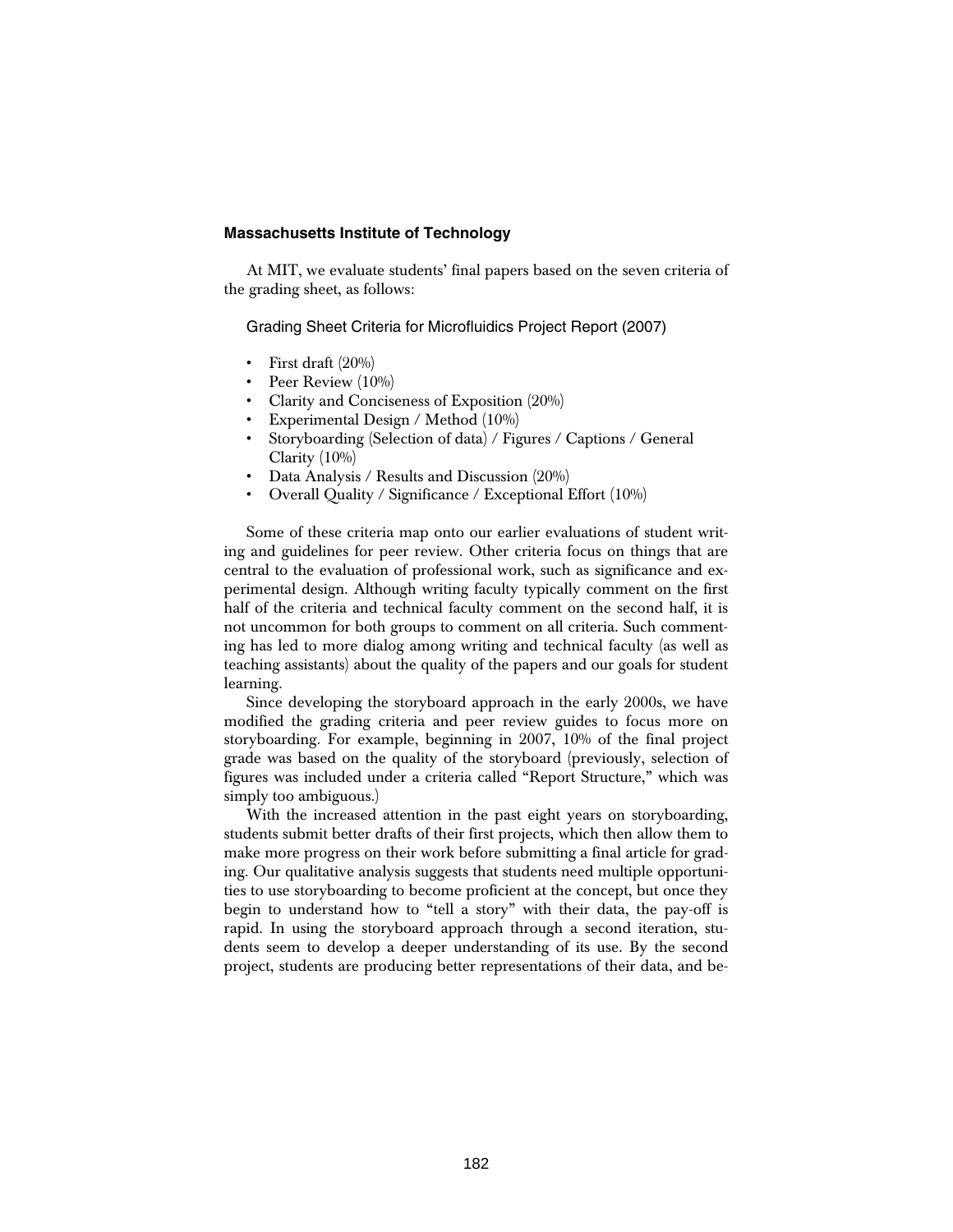cause we now have a shared language about storyboarding, we can encourage even deeper revision of their work. As the course professor explained:

[Storyboarding] lets you write at a higher level. It's too tempting when you jump straight into the figures to hone the figures before you've thought about how important they are to the whole presentation. It's easy to fall into the trap of polishing something that ultimately should be discarded. But you then have such a, you're so wedded to it that it's difficult to discard. I think what [storyboarding] allows you to do is structure the whole talk or paper at a more global level before you've become wed to the particular plots. (Freeman, 2007)

Students' reception of our approach has been positive. At the end of semester we ask students to assess the course curriculum (see Table 9.2). Approximately 95% of students who returned course surveys in 2004 said that we should *not* eliminate the revision process. Similar findings are reported in 2005-2007.

**Table 9.2: Summary of MIT student surveys for the Quantitative Physiology course, 2004. Left column displays suggestions and the right columns show the number of students that strongly agree (YES), mildly agree (yes), mildly disagree (no), strongly disagree (NO), or were ambivalent (?).** 

|                                                                      | NO | no | ŗ              | yes            | YES            |
|----------------------------------------------------------------------|----|----|----------------|----------------|----------------|
| Should reduce emphasis on<br>writing and speaking in this class      | 11 | 13 | 7              | 6              | $\overline{2}$ |
| Should eliminate first drafts of<br>written reports                  | 22 | 16 | $\overline{2}$ | $\theta$       | $\theta$       |
| Emphasis on writing detracted<br>from technical content              | 8  | 15 | 9              | 7              | 1              |
| Should eliminate lectures on<br>writing & speaking                   | 10 | 17 | $\overline{4}$ | $\overline{4}$ | 5              |
| Projects should be done<br>individually rather than with<br>partners | 24 | 12 | 3              | 1              | $\theta$       |
| First project reinforced the<br>technical content of the class       | 5  | 8  | 9              | 13             | 5              |
| Second project reinforced the<br>technical content of the class      | 1  | 1  | $\overline{2}$ | 21             | 15             |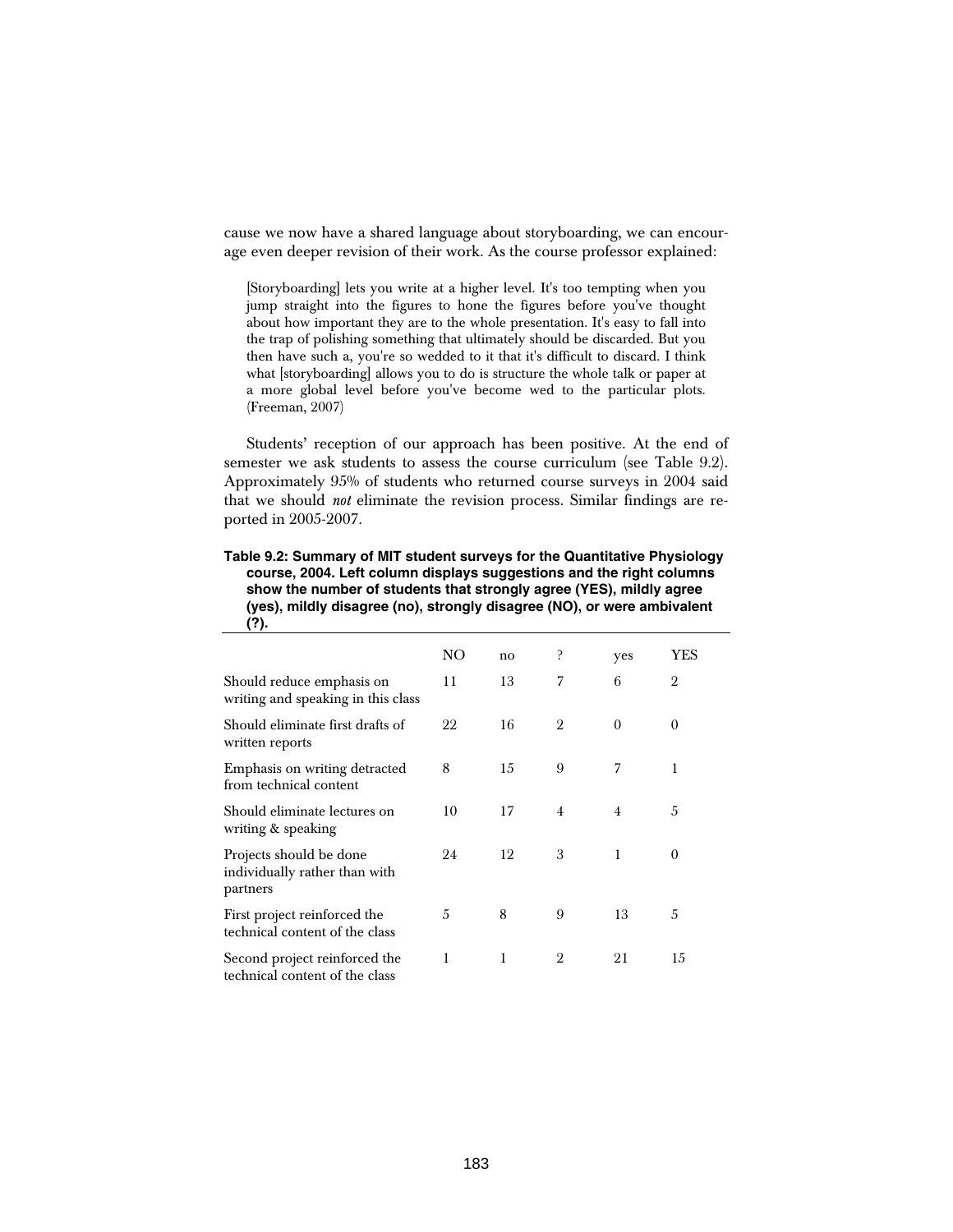At the university level, Quantitative Physiology has become a model communication intensive course. As departments look for novel ways to integrate writing and speaking into disciplinary courses, Quantitative Physiology provides one model of how this integration may be done effectively. The Writing across the Curriculum program at MIT has also looked to Quantitative Physiology as a way to "theme" communication intensive courses so that students do not receive the same kind of communication instruction in every CI class. We are beginning to explore how students leave Quantitative Physiology and use the storyboarding in their other classes. More important, Quantitative Physiology is the "gold standard" for collaboration between technical faculty and writing faculty with writing faculty sharing in the design of course assignments and assessments. This close collaboration, which has led to multiple conference presentations and a proceedings paper, shows other MIT faculty that writing instruction need not be relegated to stand-alone technical writing classes.

#### **CONCLUSIONS**

Changes to science due to technological advances have brought a number of exciting and challenging opportunities in the teaching of scientific writing. The impact of technological change on science has made us keenly aware of how communication practices change over time and that communication instruction must be continually updated to keep instructional methods abreast with those changes. While technological change may not have altered our definition of scientific writing, which has always been highly visual, it has changed how we teach writing. Technological change has given us the opportunity to bring science and writing closer by opening new ways of thinking about composing and new opportunities to integrate the composing process throughout the process of scientific research. Technology has allowed us to build off writing-across-the-curriculum models of instruction to include multi-modal ways of teaching and learning. New ways of composing facilitated by technology include storyboarding and other "data-driven" ways of beginning the writing process. The ability to quickly share information electronically means that we have more flexibility and creativity in peer review methods. Ultimately, technology has helped us minimize the challenges of technological change in science and capitalize on its promises and, in the process, put success with science and scientific writing within the reach of all students.

The outcome of these changes has been to make us better teachers of writing. Our two years of conversations and experimenting about how to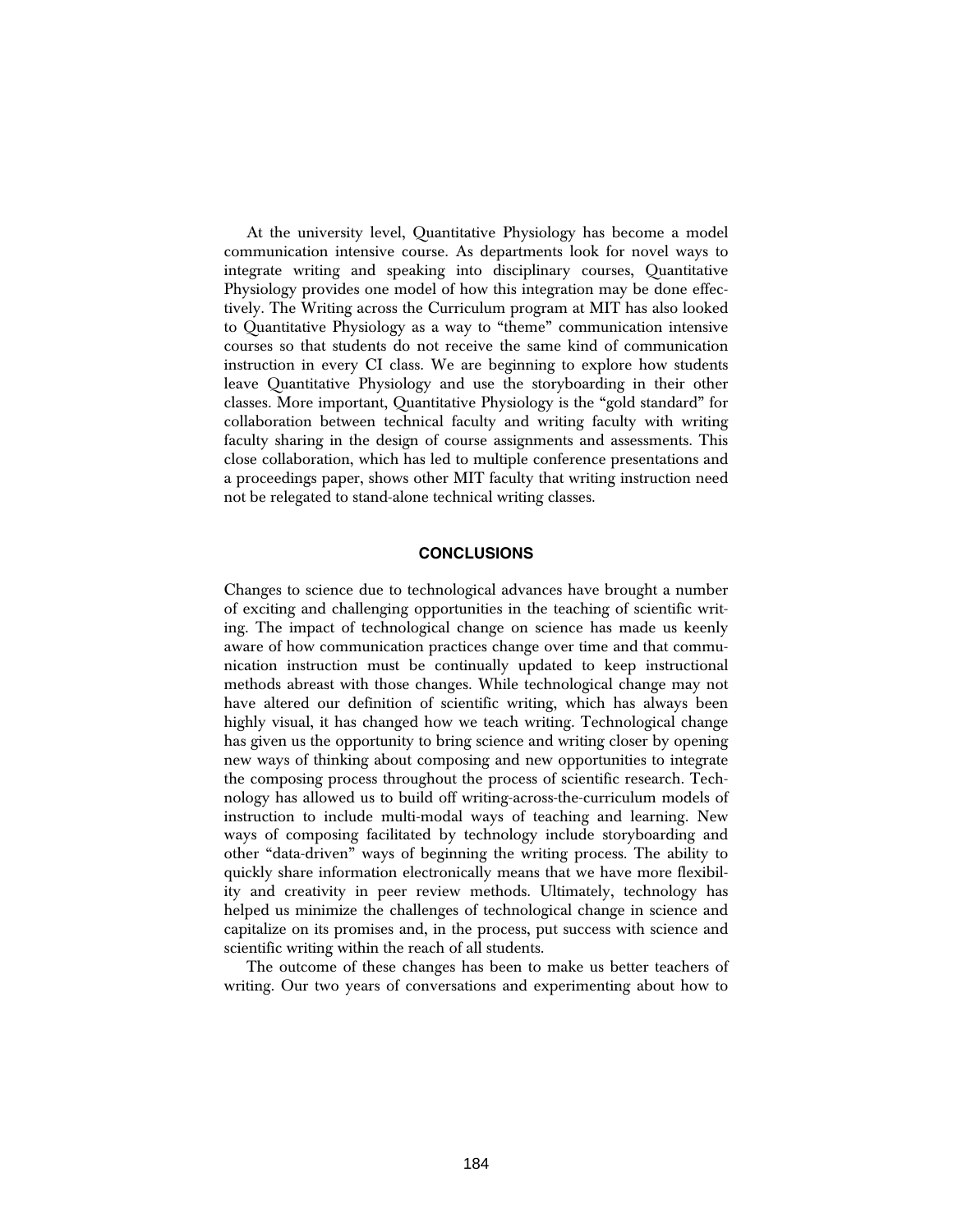integrate technology more effectively to teach scientific writing have taught us to look beyond texts or genres of science to the activity of professional practice as it has been affected by technological change. Without talking about the difficulties of student scientific papers brought on by technological change, we would have likely not found a shared goal for our teaching. The payoff of all this activity for us has been to redefine old notions of teaching writing for ourselves and our colleagues.

# **REFERENCES**

- "About the Requirement." (n.d.). MIT Undergraduate Communication requirement. Retrieved February 1, 2008, from http://web.mit.edu/commreq/background.html/
- American Association for the Advancement of Science. (1993). *Project 2061. Benchmarks for science literacy.* Washington, DC: Author.
- Bazerman, C. (Ed.). (1988). *Shaping written knowledge: the genre and activity of the experimental article in science*. Madison: University of Wisconsin Press.
- Bazerman, C., & D. Russell (Eds.). (1985). *Landmark essays on writing across the curriculum.* Mahwah, NJ: Erlbaum.
- Benos, D. J., Fabres, J., Farmer, J., Gutierrez, J., Hennessy, K., Kosek, D., Lee, J.H., Olteanu, D., Russell, T., Shaikh, F., & Wang, K. (2005). Ethics and scientific publication, *Advanced Physiology Education*, *29*, 59-74.
- Berkenkotter, C. (2007). *Multimedia genres and cognitive change.* Paper presented at the 4th International Symposium on Genre Studies. Tubarao, Santa Catarina, Brazil.
- Bransford, J., Brown, A., & Cocking, R. (Eds.). (2000). *How people learn: Brain, mind, experience, and school*. Washington, DC: National Academy Press.
- Freeman, Dennis, personal communication, December 14, 2007.
- Garfield, E. (1996, September 2). The significant scientific literature appears in a small core of journals. *The Scientist*, *10*(17), 13.
- GHS Course Guide Greely High School. (2007). Retrieved February 1, 2008, from *http://greely.msad51.org/Pages/MSAD51\_GHSGuidance/Coursecatalog/*
- GHS Mission Statement, Greely High School. (2007, October 31). Retrieved February 1, 2008, from *http://greely.msad51.org/Pages/MSAD51\_GHSInfo/mission*/
- Gross, A. (1990). *The rhetoric of science.* Cambridge, MA: Harvard University Press.
- Gross, A., Harmon, J., & Reidy. M. (2002). *Communicating science: The scientific article from the 17th century to the present.* Oxford: Oxford University Press.
- Hyland, K. (2004). *Disciplinary discourses: social interactions in academic writing.* Ann Arbor: University of Michigan Press.
- Kress, G., & van Leeuwen, T. (2001). *Multimodal discourse: The modes and media of contemporary communication*. London: Edward Arnold.
- Kuhn, T. (1970). *The Structure of scientific revolutions (3rd ed.).* Chicago, IL: University of Chicago Press. (Original work published 1962)